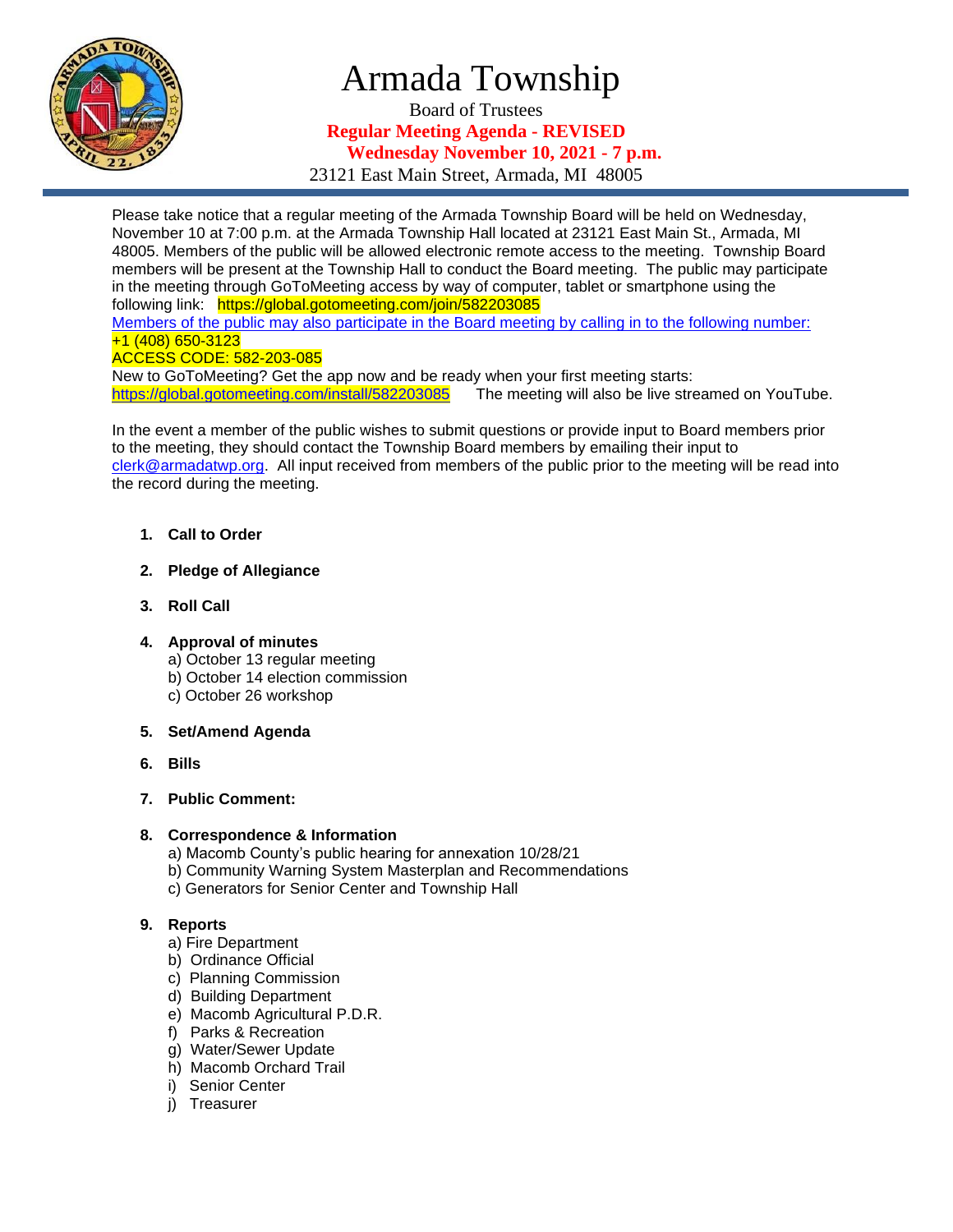

# Armada Township

Board of Trustees **Regular Meeting Agenda - REVISED Wednesday November 10, 2021 - 7 p.m.** 23121 East Main Street, Armada, MI 48005

- k) Internet Sub-committee
- l) Animal Control
- m) Cyber Sub-Committee

#### **10. Unfinished Business:**

#### **11. New Business:**

- a) Fire Dept: Promotions
- b) Planning & Zoning Dept: Zoning Ordinance Text Amendments
	- 1. Shipping Containers as Accessory Buildings to One-Family Residential Uses
	- 2. Agri-Business (Value Added Farming Operations, Acceptable Ancillary Uses)
	- 3. Administrative Site Plan Review
	- 4. Medical Marijuana Primary Care Givers
- c) Approval for Seibert & Dloski to draft Garbage Collection and Disposal Ordinance & an Intergovernmental Agreement with Village of Armada and Review Draft RFP
- d) Park: Replace rope on flag pole & Solar light
- e) Macomb Agricultural PDR Committee State Grant Contribution
- f) Fire Dept: Credit limit increase request for MasterCard
- g) Fire Dept: Turnout gear blanket purchase
- h) Deputy Supervisor budget and wages
- i) New furnace township hall (added 11.8.21)

## **12. Public Comments: Board Members**

- (a) Trustee Goetzinger
- (b) Trustee Grembi
- (c) Treasurer Murray
- (d) Clerk Swiacki
- (e) Supervisor Paterek

#### **13. Closed Session:**

# **14. Adjournment**

 Respectfully submitted, *Mary K. Swiacki*

 Mary K. Swiacki, CMMC, MiPMC Armada Township Clerk 23121 Main Street Armada, MI 48005 (586) 784-5200 [clerk@armadatwp.org](mailto:clerk@armadatwp.org)